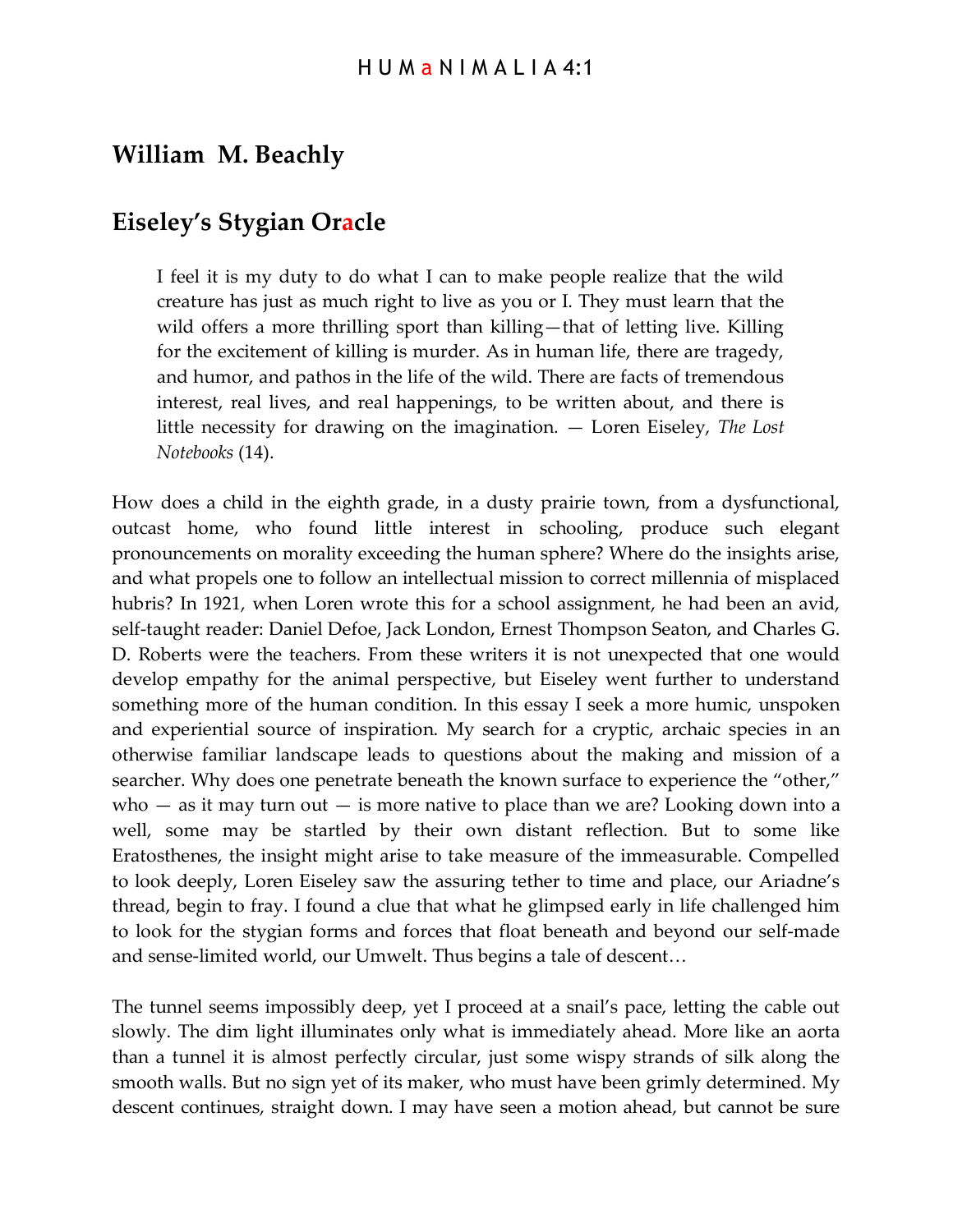in the surrounding blackness. I stop to breathe, to clear my eyes and steady my gaze through a tiny, multi-faceted lens not unlike an insect's eye. For how many, I wonder, was such a view their last of this world? Perhaps back toward the retreating entrance, a shrinking point of light, as something like consciousness slips into oblivion. But I must focus forward, proceed on, the end must be near.

Then she strikes! I feel the tug of hardened fangs. I see momentarily a clawed leg, black as ebony. Then it's true. They ARE here. I withdraw the ureteroscope with which I violated the sanctity of her burrow. It must be 35 centimeters deep and nearly vertical in hard-packed clayey earth. My transgression was slow, millimeters at a time. My view through a fiber-optic cable of this length is restricted to a tiny disk in a dark void, like peering through a telescope backwards. It is one of several prototype ureteroscopes designed by my uncle Hal, the urologist. Of course I had to modify it to use in the field. A halogen flashlight focused on the light cable was all I really needed. It's an especially long cable, like he uses when the tigers at Omaha's zoo develop kidney stones. My quarry is comparatively tame but just as reclusive as tigers.

That summer of 1988 I had travelled to the Highlands Biological Station in the Appalachians to study spiders. Fred Coyle was one of my instructors and he had earned his doctorate revising the Genus *Antrodiaetus*, which in Latin means "to pass through a cave." These are not true spiders, but remnants of a Paleozoic world. He taught me how to look for burrows of the more common species there in the damp, flocculent humus of those primeval forests. I was surprised to learn that a species collected in (and named after) my home town — *Antrodiaetus lincolnianus* — was genuine*.* The species was described by two University of Nebraska scientists in 1928. That same year a young university student submitted his first poem to *Prairie Schooner*, titled "The Spider." In it Loren wrote:

Foundations buried underfoot Are forfeit to the mole and worm But spiders know it and will put Their trust in airy dreams more firm(*The Star Thrower*, 119)

I wonder if Eiseley knew then of the spiders that retained their stygian habits, their ancient foundations, underfoot in his own town.

Like phantoms these burrowing spiders reappeared only sporadically, roughly at 30 year intervals, since the type specimens (all males) were described. A female was

*Humanimalia: a journal of human/animal interface studies*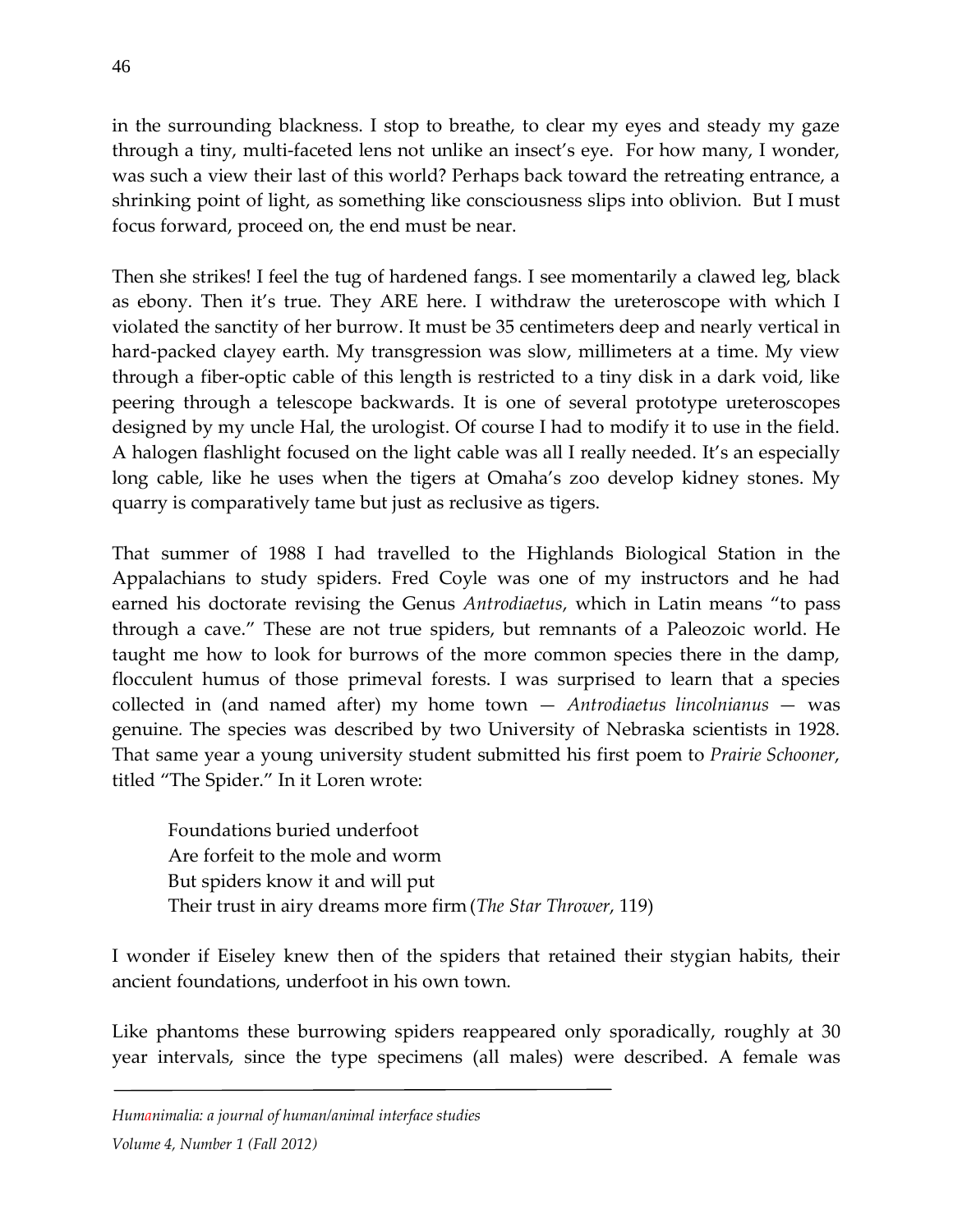collected near Lincoln in the early 1950's. On leap day, February  $29<sup>th</sup>$ , 1984, one crossed the sidewalk in front of arachnologist Hank Guarisco in Lawrence, Kansas. Most anyone else would have either stepped on it, or recoiled in horror. While they are members of the tarantula clan (mygal-omorpha), these spiders are not huge. Not all tarantulas are; one found only on the bald tops of the Great Smokey Mountains is no bigger than a flea. These Antrodiaetids can have an inch-long body like a good-sized wolf spider but with stockier builds. Their comparatively short legs are good for burrowing. Unlike a wolf spider, all eight eyes are tiny. The stout bases of the fangs project forward, rather than down, a mygalomorph trait. Their shiny exoskeleton is the color of chestnuts, except the abdomen which looks like a tiny, fuzzy Kiwi fruit. On the soft abdomen, just behind the narrow pedicel are two shields of black, hardened chitin. See this archaic characteristic, and you know it is *Antrodiaetus*.



**Charcoal by William R. Beachly**

When I returned to Lincoln after the spider class, I was determined to find *Antrodiaetus lincolnianus*. I recalled years before reading about a mygalomorph in Worley and Pickwells' *Spiders of Nebraska* and thinking it improbable that one of these archaic spiders would be here. They might be expected in ancient places, like the Appalachians. They are also found around the Pacific Rim: not so ancient, but mostly damp places. But back in Lincoln the soil was dry, even in riparian woodlands it was like pavement, with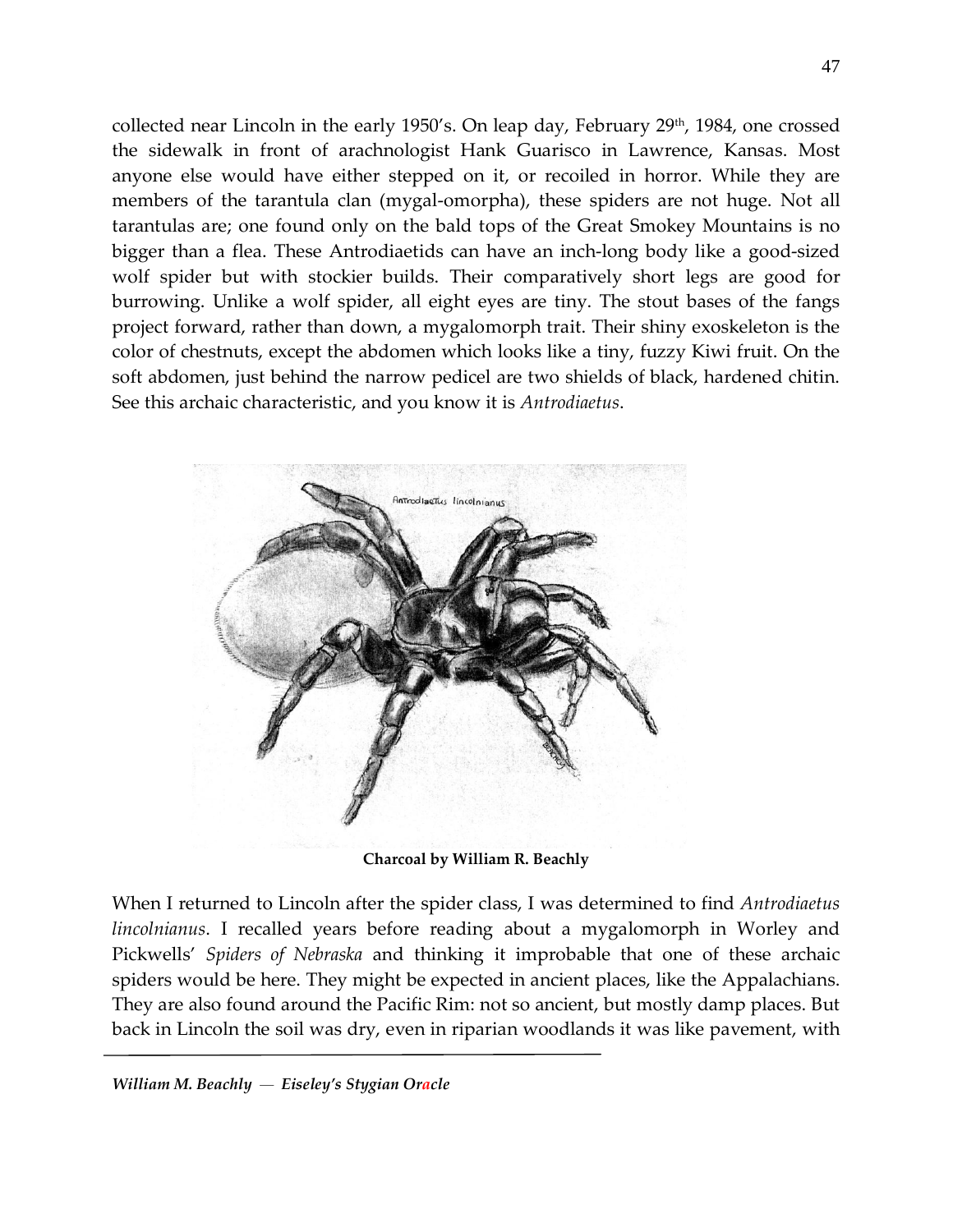sparse leaf litter. I searched the most likely collection localities along Salt Creek, many of which had been preserved as park land because they were prone to spring flooding or isolated by railroads. But all that summer I could find neither spider nor burrow. The type specimens, the basis of a species taxonomic identity, had been collected under logs in the spring of 1928. By summer's end, I was resigned to the prospect of waiting all winter for another chance. But chance does not wait for us.

My chance came that fall. It was serendipity in a most unexpected place. My rationale for searching riparian woodlands (after Appalachia, I no longer call these forests) was that they were among the few unplowed places left in Eastern Nebraska. Burrowing spiders tend not to thrive with regular cultivation. Whatever the pre-settlement range of this species had been, it must now be severely fragmented. I could not think of any good reason why this area, part of a vast ecocline or continuum, should have any endemic species. "Nebraska, where the West begins" was then the official tourism mantra; soon afterward came the bumper sticker rejoinder: "Nebraska, where the East peeters out." Both were true biogeographically. But really: an endemic species? One found only here? That these spiders had been collected in Lincoln and Lawrence said more about the distribution of arachnologists than that of the species. I had only conjectures, no real evidence. Not yet.

One warm autumn day I was in my back yard, an unkempt, infrequently mowed kind of place, and happened to kick over a large section of bark. Something like a piece of toilet tissue caught my eye. Lifting the bark had ripped open a six-inch long silken tube, pure white on the inside, disguised by bits of debris on the outside. It began at the edge of the bark and then disappeared down a white hole, about the diameter of a dime. That hole went straight down, and only one thing could have made it. At that time I hadn't yet obtained the ureteroscope, but I did have a shovel. So I carefully trenched in the hard, clayey soil alongside the burrow to follow it down. Except for curving around a root, it was strictly vertical and smooth-walled. The loess (finely pulverized dust the consistency of confectionary sugar) that mantles this part of the state maintains vertical banks, so little reinforcement by silk was needed for the burrow. At the bottom was a small chamber, and there waited a female *A. lincolnianus*, "in the exoskeleton" so to speak, and to me she was beautiful.

So they weren't just phantoms. The mystery only deepened. Why here? Another species that Dr. Coyle collected lived in the Ozarks. He named it *stygius* after the River Styx of Greek Mythology. Based on morphological comparisons with the few museum specimens of *lincolnianus* he thought these could be close relatives. I have found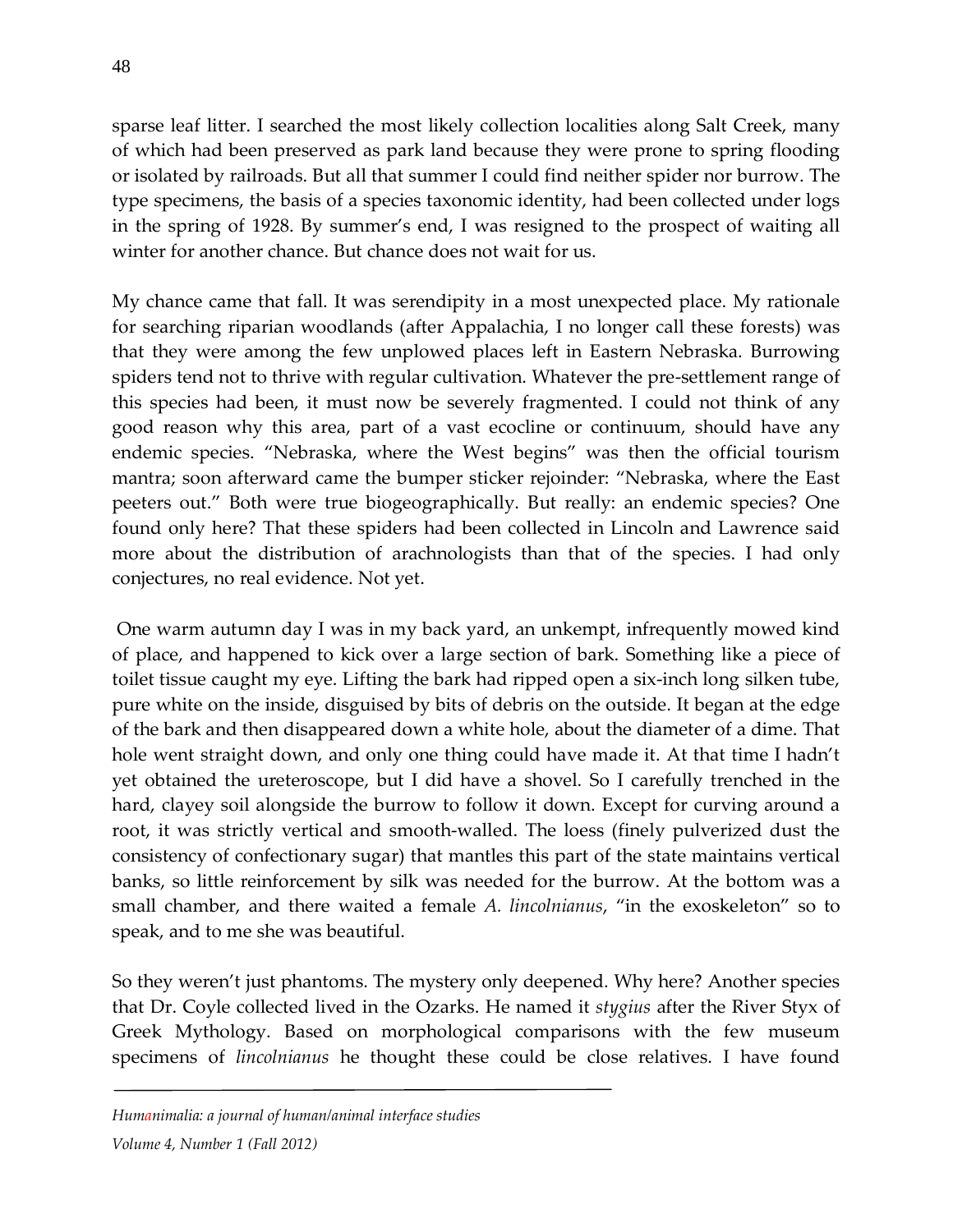burrows of *stygius* in Missouri and they were very different, angling diagonally down in banks along spring-fed streams. But all members of the genus *Antrodiaetus* have a burrow entrance that extends like a turtleneck collar beyond the surface. The spider pulls this in to form a slit covering the opening and then it waits patiently beneath for passers-by. It's not like a trap-door, rather a folding door. The exterior is always disguised by moss, or dirt, or dead vegetation such that only the pure white interior can reveal the entrance. I found that by scraping the soil carefully, one can reveal these entrances. Knowing how, I found more burrows in my yard, then in the riparian woodland, and then in a piece of native prairie. I did some research on my back yard. It was once part of a dairy farm, hence left as unplowed pasture, until Lincoln sprawled over it. Here was a native, I thought. And I? I was like Eiseley;

A creature molded of plains dust and the seed of those who came west with the wagons…That ancient contingent, with a lost memory and a gene or two from the Indian, is underscored by the final German of my own name. *(All the Strange Hours 23-24)*

Change is an inevitable truth of life on Earth; and urban sprawl is only one of many things impacting the reclusive lifestyle of *Antrodiaetus*. Since most mygalomorph spiderlings do not balloon like the true spiders, their capability of colonizing new habitats when conditions warrant are limited. The Homestead Act of 150 years ago was the first bugle call of an assault west of the Missouri River that continues today, but most farmers retained some pasturage for work animals until the fuller mechanization of farming after World War II. Earl Butz's "fencerow to fencerow" farm policies probably left only relict populations in cemeteries and isolated bottomlands. Who knows to what degree the synthetic pesticides accumulated in these relatively sedentary and probably long-lived soil residents? And now corn and soybeans convert ever more marginal lands into biofuels. Even if we could measure these impacts, could we stop any of this? Would anyone care about a spider? A flimsy folding door of silk hardly seems an adequate defense against climate change. If the world loses one more piece of its archaic self, one more frayed end of the vast evolutionary bush, at least one person noticed and wanted to know something of their lives. In his notebooks, Eiseley made note of many small passings:

Last evening the largest house centipede I have ever seen died peacefully on our bathroom rug…Toward the end this centipede was very tired, and like two aging animals who have come into a belated understanding with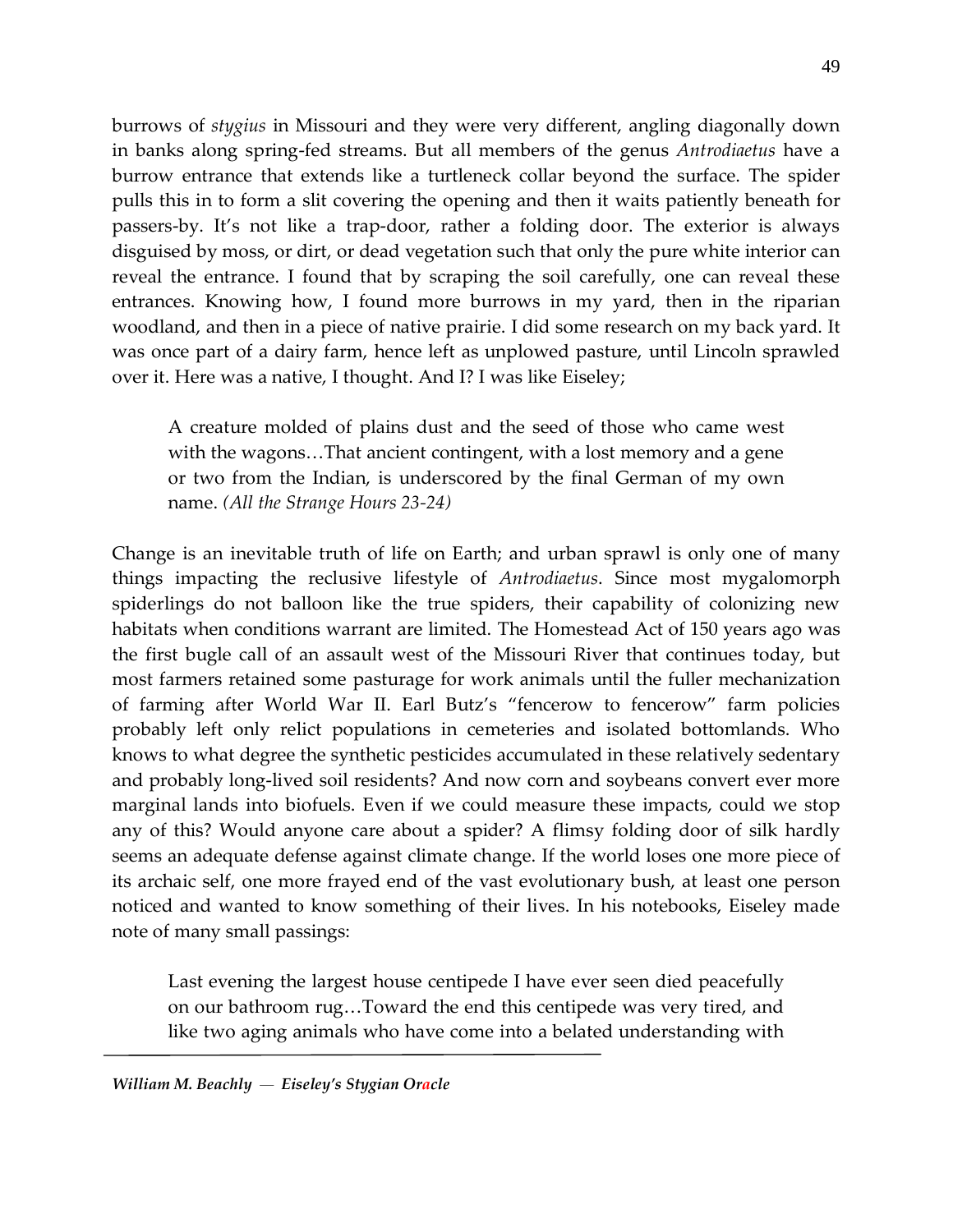each other, we achieved a mutual tolerance, if not respect. He had ceased to run with that flowing, lightning-like menace which is part of the horror of centipedes to man; and I, in my turn, ceased to drive him away from the woolly bathroom rug on which his final desires had centered. (*The Lost Notebooks* 86)

But Eiseley also wrote on the role of extinctions in evolutionary change; an inconvenient truth for intelligent design proponents and other teleological attempts to impart purpose to evolution. He knew the successions had more to do with chance than destiny. In an eroded gully he called "the slit" in *The Immense Journey* he contemplated a fossil skull he likened to a Paleocene *ur*-mammal, looking up at him:

The skull lay tilted in such a manner that it stared, sightless, up at me as though I, too, were already caught a few feet above him in the strata and, in my turn, were staring upward at that strip of sky which the ages were carrying farther and farther away from me beneath the tumbling debris of falling mountains. That creature had never lived to see a man, and I, what was I never going to see? (*The Immense Journey* 5)

Deep within the slit I had made, I felt as if I had found a Paleozoic *ur*-spider. I built an "ant farm" like frame for that first female, and she readily made a new burrow in it where I could watch her activities. She seemed to prefer small ants, a resource for which she would have little competition — some toads or perhaps the occasional flicker. I knew of some spiders that mimic ants for protection, but not many that ate them with regularity. With the ureteroscope I was able to view other burrows without destroying them, to verify occupancy and describe their form. I found that during the drier summer months they entomb themselves by packing soil in the upper burrow, whence no trace of the entrance remains. But I had never seen one of these spiders wandering outside a burrow. Those who do must be males in search of females.

Now, winters in Nebraska can be hard, but not unrelenting. Oftentimes we experience a thaw in late January or early February when the temperature can reach the 70's. I found that on the evening of those rare, balmy days, the burrows of the *Antrodiaetus* in my back yard were open, and the females were waiting near the entrances. Yet I never collected a wandering male there. Perhaps there were no suitors left. I did collect a wasp hovering by one burrow entrance, an ominous sign for it belonged to a group known to be parasitoids of spiders. Could this mid-winter mating be a way to avoid the risks of exposure to these tiny terrors? One can hardly imagine a fate more horrible than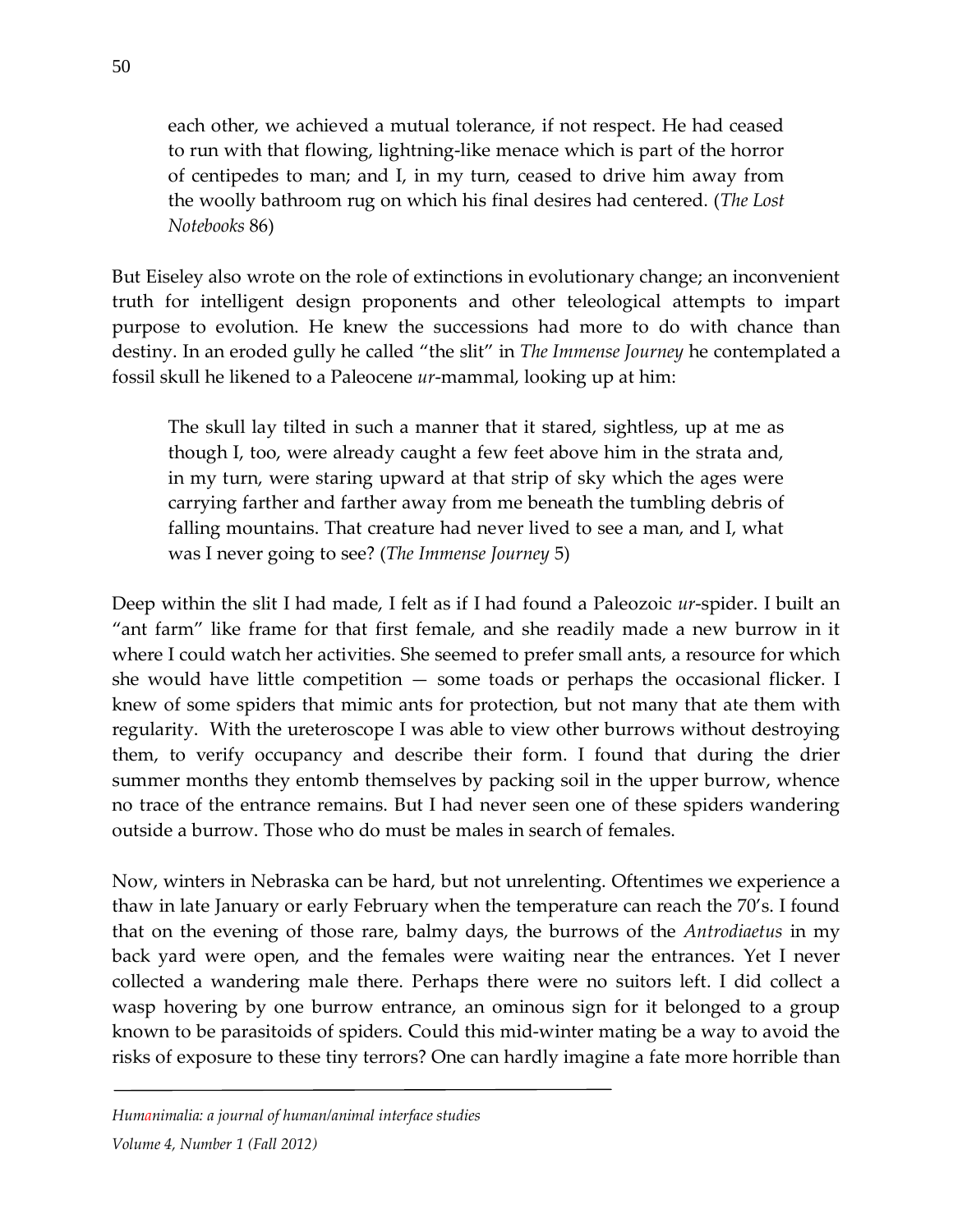being paralyzed by one of these wasps, who then lays tiny eggs under your skin that will hatch into maggots that will eat you alive, but slowly and selectively to keep vital functions intact until they mature. Then your role as incubator is finished.

I wouldn't say I had been obsessed with things stygian, but I impulsively scrape likely locations. If I see a wolf spider burrow (these are always open at the top), I stop to insert a thin stem of a grass inflorescence, just to see a tell-tale motion if an occupant attempts to remove it. I've always been drawn to caves and crevasses. My childhood birthday ritual was to give out flashlights as party favors, pile into station wagons, and our parents dropped us off at Robber's Cave. Here one approached a plain-looking white house and knocked on the screen door. You gave the elderly lady a dime, she'd switch on the lights, and in back you entered what looked like an outhouse. But it had stairs leading steeply down — carved into soft sandstone — that then turned back and went down some more. It was always 55 degrees and damp down there, whatever the weather was topside. A single wire with the occasional operational light bulb ran along the ceilings of corridors that split and rejoined on several levels. In some places you felt your way. The floor was soft sand. Every inch of that cool sandstone wall had initials carved into it, several times over. Every sound you made was odd and muffled with just a little distance. We gathered in larger rooms to set rules and decide who would be the Cyclops, whose gaze (light beam), if it caught you, would freeze you for later consumption (not unlike the sting of the parasitoid wasp). Only one of the others, the No-man, could unfreeze you. If he was frozen, the rest were doomed, and the firstfrozen became the new Cyclops. Fleeing, we squeezed through Fat Man's Misery, or hid in the damp darkness of The Well. If you needed a restroom, you held your nose and entered The Question Mark. The most intriguing place was a large corridor that ended in a bricked-up wall. When we asked the old woman where that led, she told us it went under the penitentiary, six blocks away, dug by escaping prisoners. We'd play down there for hours and emerge with that orange Dakota Sandstone ground into every bit of our old clothes.

Reading Eiseley later in life, I realized my childhood experiences in Lincoln intersected with many of his own, though I had a much happier time of it. He, too, explored storm sewers, spun fantasy worlds in people's back yards, and gazed into dark pools in sandstone basins. He may never have been in Robber's Cave (or been invited to many birthday parties) but the tragic tale of a true escape from the nearby penitentiary in a blinding blizzard haunted his childhood memory. But why seek the darkness, the hidden, the unknown? What did Eiseley hope to find among the Stygians? He watched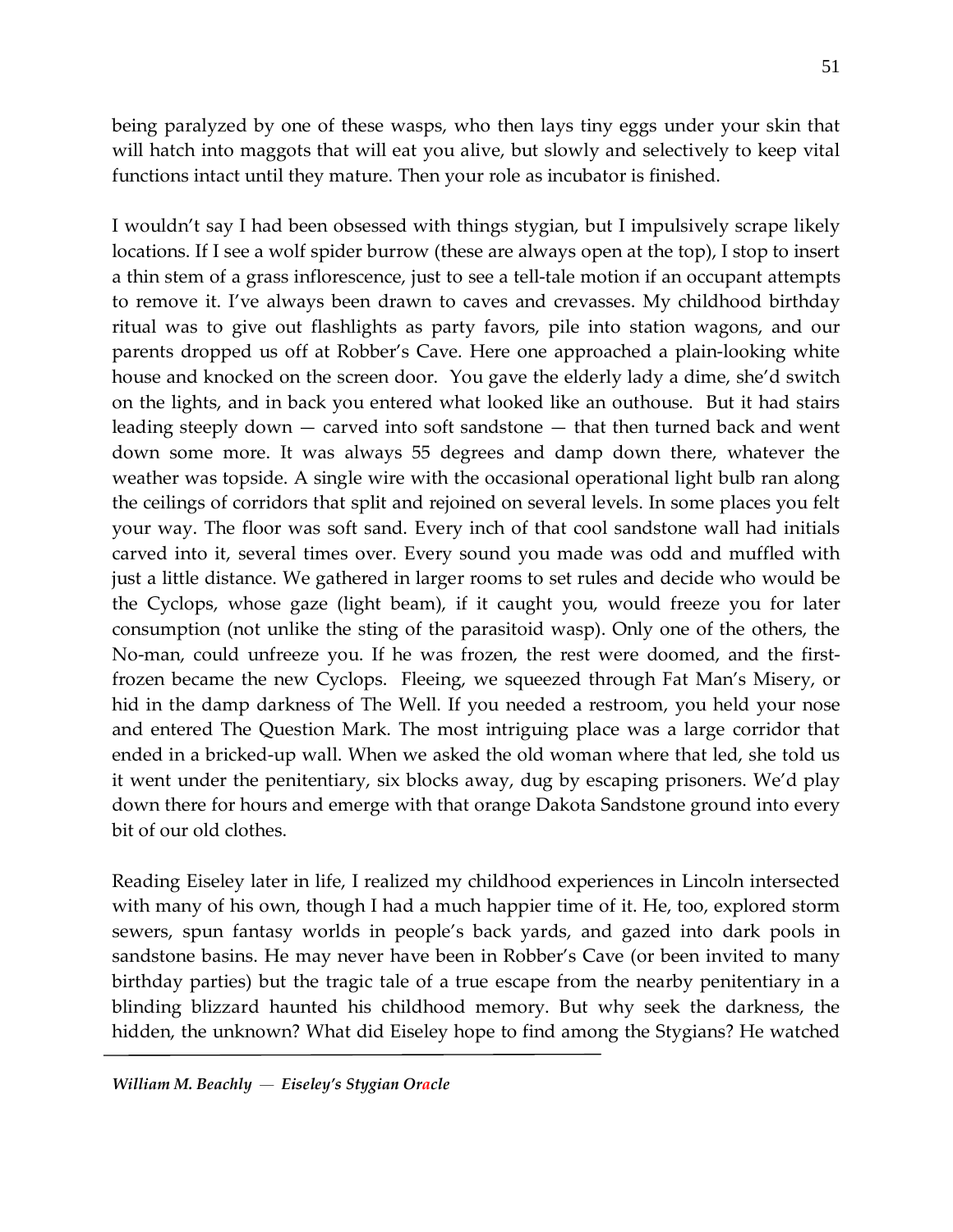the darkness habitually in stygian havens of all sorts: forlorn places in bustling cities, edges of dark woods, trackless swamps, and in his professional duties, caves. Perhaps he was listening for the whisper of some oracle. Often he admitted being drawn to some places for no good reason. One remote farmhouse he visited more than once had a "monster" in the cellar, an entrance to a cave leading to a sanctuary called the blue room where a cobalt-blue pool half-filled the large chamber. Like the storm sewers he explored as a child with his friend "the Rat," its waters could rise suddenly and trap the interloper. Often such places visited him unexpectedly for the Stygians were all around.

What is it about caves? Cut off from circadian cues, one's anchor to reality drifts. The third eye of ancestral vertebrates has been closed in our kind for millions of years, now encased deep in the calvarium, yet it continues to monitor day length by some errant optic fibers. To Descartes, this pineal gland was the seat of creativity and passions. Gazing into orbital fissures of skulls, Eiseley saw figurative caves, windows to the past. Artifacts left in dry caves can last for millennia, be they burial shrouds, sacred scrolls, or Ice Age sloth dung. While erosion effaces features of the surface world, it is creating new spaces below. Cave formations grow at a glacial pace. Consider the colorful natural cave paintings, patinas, and sculptures destined to be seen by no one, save the monochromatic echo-vision of bats. Caves are by nature isolated and isolating. Like prophetic wilderness, men may enter but emerge as another. In the Guadalupe Mountains, Eiseley felt he had desecrated a burial site in a cave, just to mollify some pointless collector. He wasn't seeking the bundled body of a child he found, but older, Ice Age people and their Clovis tools. In another cave a passage was revealed by dynamiting a boulder. He squeezed in and followed it down, dropping to a crawl space. Only after sifting a bit through the curious sediment on the floor, did he notice in the fringe of his flashlight beam an ethereal motion on the ceiling, which seemed to be alive. It was an undulating gray mass of opiliones (otherwise known as daddy long legs). I've entered such chambers in the ancient buried mountains of Oklahoma, and know exactly the feeling he had as they began to drop upon him.

In a panic he squeezed back out, shaken but stirred. What kind of consciousness had he found? What purpose in their gathering and swaying together there in the blackness? Even more unnerving was an episode in another Guadalupe cave. After a rope descent into an unexplored cavern he and his companion became lost until they realized, crawling on their bellies, they had broken tiny stalagmites that belied their route of trespass, likely the first in our epoch, perhaps ever. When he emerged he felt himself a trespasser in his own time: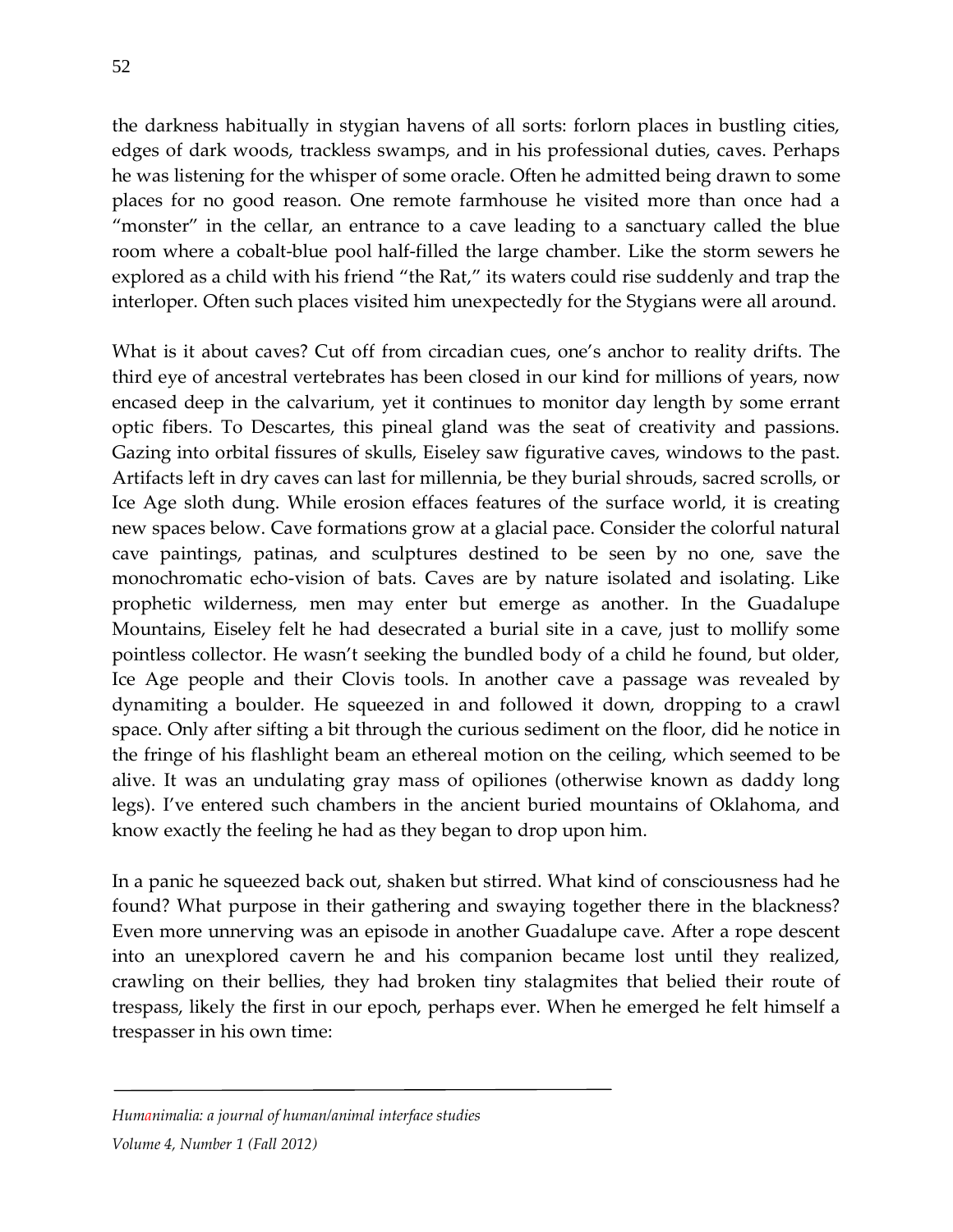By the time I stood at the cave entrance I was looking at life, at my companions, at the traffic below on the road, as though I had just arisen, a frozen man, from a torrent of melting ice. I wiped a muddy hand across my brow. The hand was ten thousand years away. So were my eyes, so would they ever be…"We are dwarfed," I muttered to myself alone, "the tiny projection of a lantern show." (*All the Strange Hours* 104)

Plato's cave of illusion or Dante's vivid depiction of the underworld do not belie the value of caves to our own struggles through the Pleistocene and even before. Recently, South African anthropologists found evidence of our ancestors surviving a severe drought episode by living in seaside caves and harvesting shellfish for protein. While a small population persisted during this hard time (195-123 thousand years ago) most others died out. Independent genetic evidence suggests this lineage alone may have survived to repopulate Africa, and eventually the world.<sup>1</sup> It was a bottleneck both for human genes and consciousness.

How much of the former life was forgotten—how much carried on through the stories of elders? Yet death seems a companion to nearly all moderns who venture into caves. Native Americans seemed to have avoided going further than natural light penetrated. In a Pawnee legend an innocent youth was sacrificed by his father and cast into the Platte. After drifting downstream his body was lifted to a sacred bluff by vultures, whence a kingfisher dove down into the river and emerged through a cave into a *Nahu'rac*, or council of the animals, to whom the bird related the boy's misfortune. What did the animals do? They discussed, debated, and explored possibilities. Eventually through their ministrations he was revived like Lazarus.2 I recall exploring the Elephant Caves in that very same sacred bluff, emerging with a pox of spider bites and poison ivy, but touched in some other way as well. Young Jim White, who explored the vastness of Carlsbad Caverns, brought only makeshift oil lamps and candles to light and mark the way with darkened spots. What a tenuous tether to the surface in a place that howls on occasion with unexplained winds. Those who trust to their internal bearings are most apt to be among the lost in caves. Despite these trepidations and the many legends about the underworld, some seek caves to find their past, rather than oracular premonitions or the counsel of animals.

When we go beyond the familiar, fear often accompanies us. This may be part of what allows us to see ourselves and our world differently. But seeing involves an interior landscape as well. James Papez (in 1937) began tracing the neural relays and circuits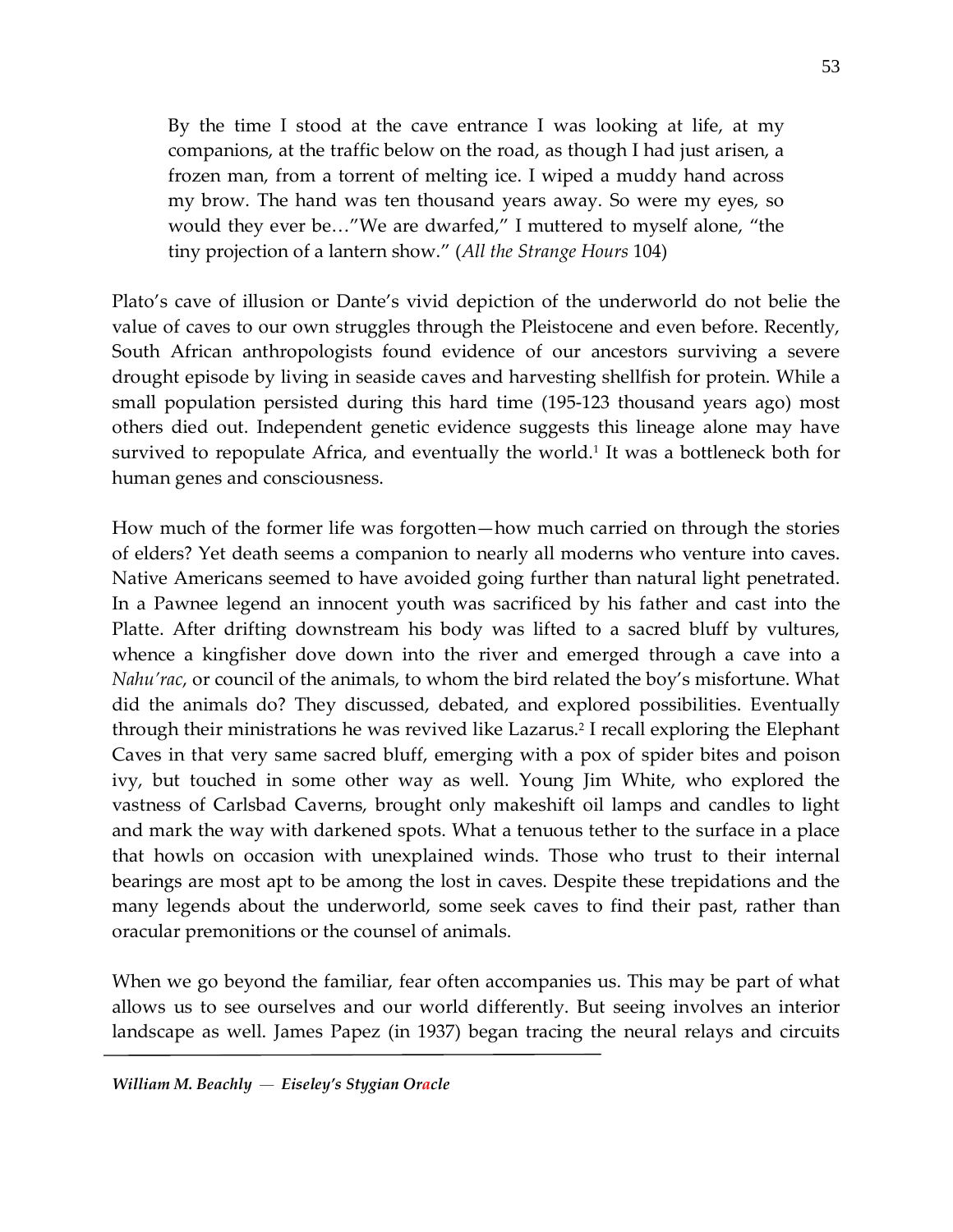that link emotion with sensation. In the 1950s, neurobiologist Paul D. MacLean, describing the limbic system as a paleo-mammalian brain, associated the experience of fear with the amygdalae — a pair of almond shaped structures beneath the temporal lobes. Recent research into the many connections to and from the amygdala points to a broader importance. All five senses have inputs here, odor being the most direct of these, and the conception of danger begins here. The amygdala is part of our limbic system, at the root of emotional states. Researchers in Montreal recently reported the amygdalae of children of depressed or withdrawn mothers (like Eiseley), also of orphans, were significantly larger. The amygdala sits at the tail end of a sea-horse shaped structure, the hippocampus, known to be the crucial gateway to memory formation. While aversive conditioning is one of the powerful results of this pathway and of clear evolutionary significance, it is also activated when we experience unexpected rewards. It may play a role in evaluating novelties (desirable or not) and shaping those tenuous boundaries between familiar and foreign, self and other. Perhaps, linked to the nearby nerve clusters of the deep anterior insula, even our aesthetic sense of rarity and wonder may be activated. If so, this would be a surprising link between the poles of aversion and aesthetic attraction. The Papez Circuit is a labyrinth to rival Lechuguilla. In a cave where sensory deprivation, disorientation, and heightened peripheral experience are combined with fear, we are allowed, via the amygdalae, to create new neural constructs of both who we are and what we are part of — being and belonging.

Death is often a visitor in Eiseley's essays, though not obtrusively so, at least not the personal death most authors treat with dread and loathing. As a child, Eiseley found dead animals, observed them carefully (one woodpecker eventually revived from a deathly shock), and buried them in an empty lot behind his yard. He made tiny wooden crosses, gilded them with precious gold paint, and marked his little graveyard. One day a mower collected these crosses, a reaper whose purpose he puzzled over. His memorials were effaced, seemingly as ephemeral as his theological inclinations. The reaper was time, always time. Time catches up to all species, and Eiseley knew modern man would be no exception.

Eiseley's stygian outlook became a reckoning of sorts with time the effacer. He knew what men fear more than death is irrelevance. Eiseley saw the irrelevance in many human endeavors, including science. He was unique among science writers of his time in not conveying a sense of hubris to the public, a public wary of nuclear weapons in the hands of ideologues. For all that science had accomplished Eiseley was a reluctant, humble pitch-man. No amount of scientific knowledge could clear the fog in which he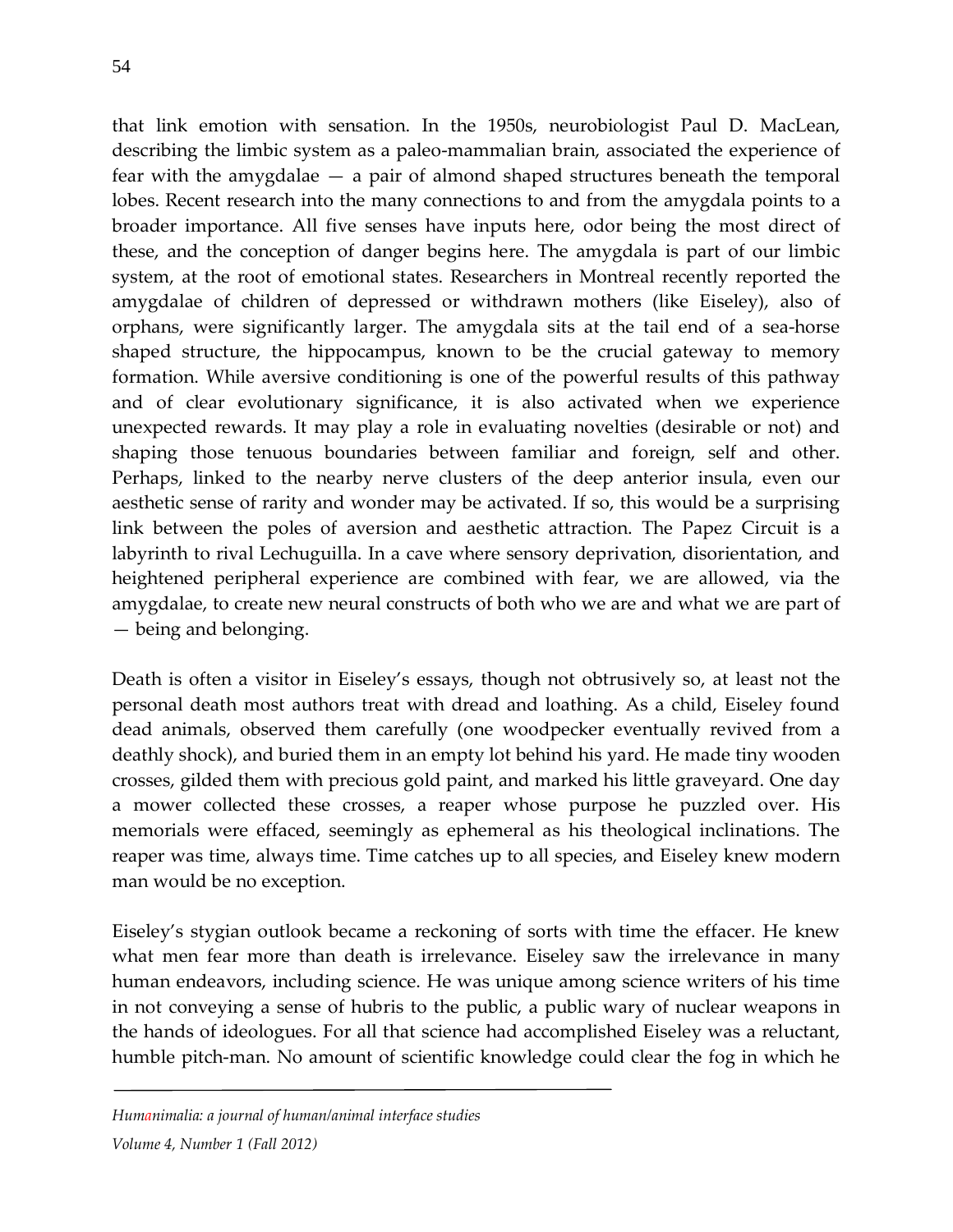probed, ever doubting surface appearances. No, we were not to be the masters of Nature, but drifters within it. We would be transients, orphans of the Pleistocene, and always cursed with questions of our relevance, but ever willing to concoct grand fantasies to embellish it.

Eiseley's first book of essays, *The Immense Journey*, tells the journeys of one and all.

I am every man and no man, and will be so to the end. (*All the Strange Hours* 23 )

We have entered a cave bound for regions unknown, only certain we cannot return by the route we came. Along the way, thinkers like Francis Bacon, Thoreau, and Darwin lit luminaries like that young cowboy did in Carlsbad. Yet these seem to show ever more passages. For me, Eiseley offers probing and intense insight into our human condition like pitons in a cliff lacking handholds—but no easy answers. Still, it is a world of wonders, not just darkness, to which our amygdala and insula are tuned. The perceptive mind should never feel complacent here, nor bored. But I wonder still what set his course, began his journey. In his own words:

Some say a child's basic character is formed by the time he is five. I can believe it. I who begged for peace at four but was never blessed for long by its presence*.* (*All the Strange Hours* 25)

Many have focused on the dark beginnings in Eiseley's life; the shuttered, darkened home, the arguing parents, the sense of isolation from town, and his struggle to relate with his mother's afflictions. But he continues:

There are other things that define a child…sand piles for example…I used to spend hours turning over the gravel. Why, I wouldn't know…I prospected for hours alone. (*All the Strange Hours* 26)

Eiseley would remain a prospector all his life. Growing up where he did — even half a lifetime later — I can relate with many of his childhood experiences and never will doubt the perceptive acumen of children. At this stage, specifics trump generalities. The now is telescoped out, the immediate more relevant than past or future. The fortunate among us can recall those summers that were unplanned and utterly unscheduled. Each day was an open slate; just exploring was agenda enough and what better place to seize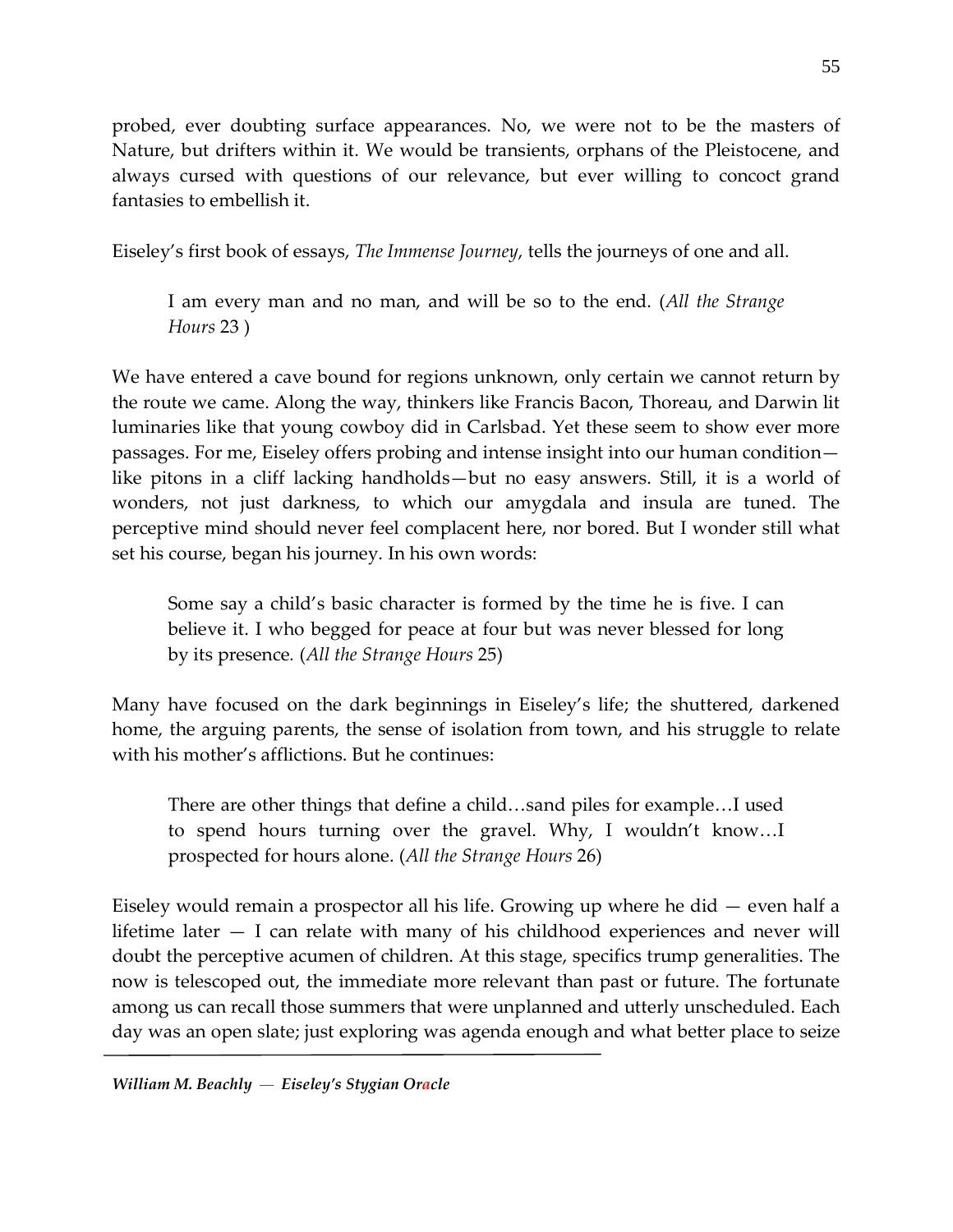the day than a sand box? Though we were being conditioned to become mindless consumers, with the corny jingles and gimmicky new toys like silly putty, sand remained the most malleable of diversions. In a sand box one's imagination races over vast scales of time and space, and all forms are protean. It is mind-work and handwork. Each grain upon inspection is unique, its journey unfathomable, through the orogeny and pulverization of faraway mountains. Combined with a running hose, one could make and wear away such mountains in an hour. Digging brought forth earthy smells and deep connections to our limbic system and hunter-gatherer heritage. Somehow the early agriculturalists knew that digging could bring a promise of future abundance. For the paleontologist, it unlocks great mysteries, and we, too, might unearth relicts of summers past. It is, above all, an experience that teaches.

In *The Unexpected Universe* Eiseley describes the Hidden Teacher in several manifestations, including one in the form of an orb-weaver spider. He observed it from the edges of her universe, intruded briefly and insignificantly with a pencil, but knew from there in the hub, his universe was unknowable. What have I learned from *Antrodiaetus*? Here is one who is truly native to this place. Living patiently and quietly, are they oblivious to our hectic lives? Have they become accustomed to the deep rumbling of traffic that they surely must feel? Like many of Eiseley's encounters, I feel ambivalently that we are at once both tenuous and terrible intrusions in their lives. Perhaps in the end, as our tendrils reach into every last resource, we will do what asteroids and ice ages could not, but to their umwelt we are seemingly as insignificant as the teeming bacteria and mycelia on a fallen fruit are to us. And yet we are touched by such encounters with antiquity and enormity. Touched by going where others have not: touched in that insensible way that the oracle's message might be heard in the breathing of a cave. When many were transfixed by the Cyclop's glare, the stultifying satisfaction of our ego, Eiseley was No-man, the one who touched and awakened. And how was Eiseley touched early in life? I scoured his autobiography, remembering vaguely a hint I had read. Then I found it. It is this passage, one of his earliest memories, where I see both the precedent for his outlook and the most surprising oracle:

It is true there had been my early delving into sand piles. And so strong is childhood memory, that I can still recollect the precise circumstances under which I first discovered a trap door spider's nest. My amazing, unpredictable mother was the person who explained it to me. (*All the Strange Hours* 165)

*Humanimalia: a journal of human/animal interface studies*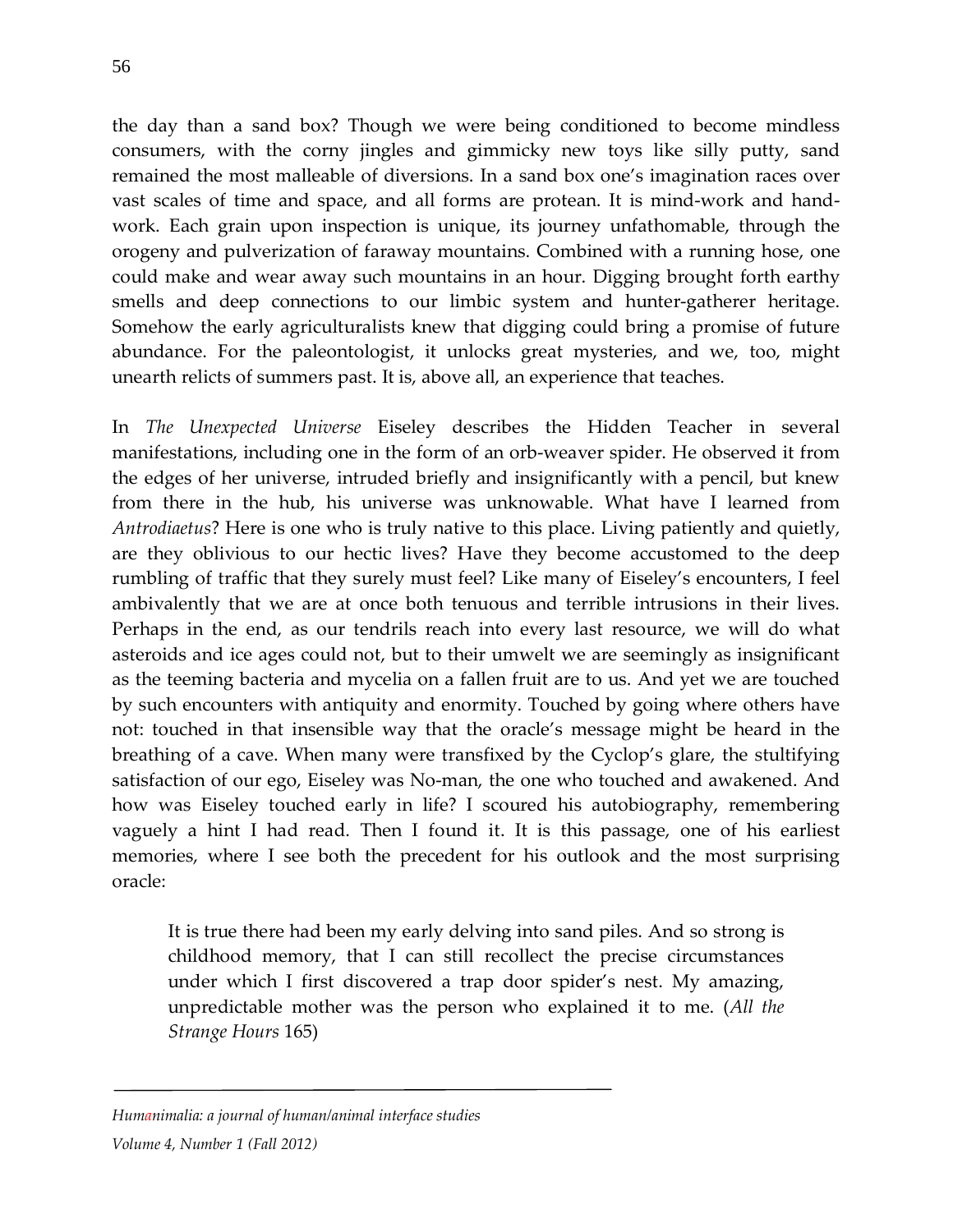So, Eiseley had met the Stygians. No doubt it was *Antrodiaetus lincolnianus* for true trap door spiders don't occur in Nebraska. Surprisingly, his mother knew of such things. No future was told, but a bearing was set. He wondered. He probed. He found some answers from the Hidden Teacher, but more often only deeper mystery. A passage was chosen, but to what end?

The stage was vast and made for greater things than myself. It was an enormous cavern with only the small yellow glow of a light on the podium. What was wrong? I was beginning to tread as on a rope over an infinity of time. (*All the Strange Hours* 5)

Eiseley begins his autobiography with this scene of disorientation late in his public speaking career, doubting his significance, and a vacancy reserved for "greater things." When he wrote this in 1975, science had detected the whisper of the Big Bang, confirmed the existence of black holes, and was rapidly expanding the limits of the known universe. Two years hence, Eiseley would be gone. But "an infinity of time" could mean many things, as likely telescoping inwards as outwards, and as Eiseley often peered, backwards. Looking forward, he needn't have feared irrelevance in that cavernous auditorium, for he had shown, and continues to show, countless seekers the Hidden Teacher. He did in his unique way fall into infinity. But in a scene impressed on my childhood memory, like the stone Professor Lindenbrook dropped into a phosphorescent pool<sup>3</sup>, he sent out endless ripples of light in the darkness:

The reality we know in our lifetimes is dwarfed by the unseen potential of the abyss where science stops. In a similar way the smaller universe of the individual human brain has its lonely cometary passages or flares suddenly like a supernova, only to subside in death while the waves of energy it has released roll on through unnumbered generations. (*The Night Country* 215)

## **Notes**

- 1. See Marean, Curtis. "When the Sea saved Humanity". *Scientific American.* 303: 54- 61. June 21, 2010. [www.scientificamerican.com/article.cfm?id=when-the-sea](http://www.scientificamerican.com/article.cfm?id=when-the-sea-saved-humanity)[saved-humanity](http://www.scientificamerican.com/article.cfm?id=when-the-sea-saved-humanity)
- 2. This story "The boy who was sacrificed" is retold in Grinnel.